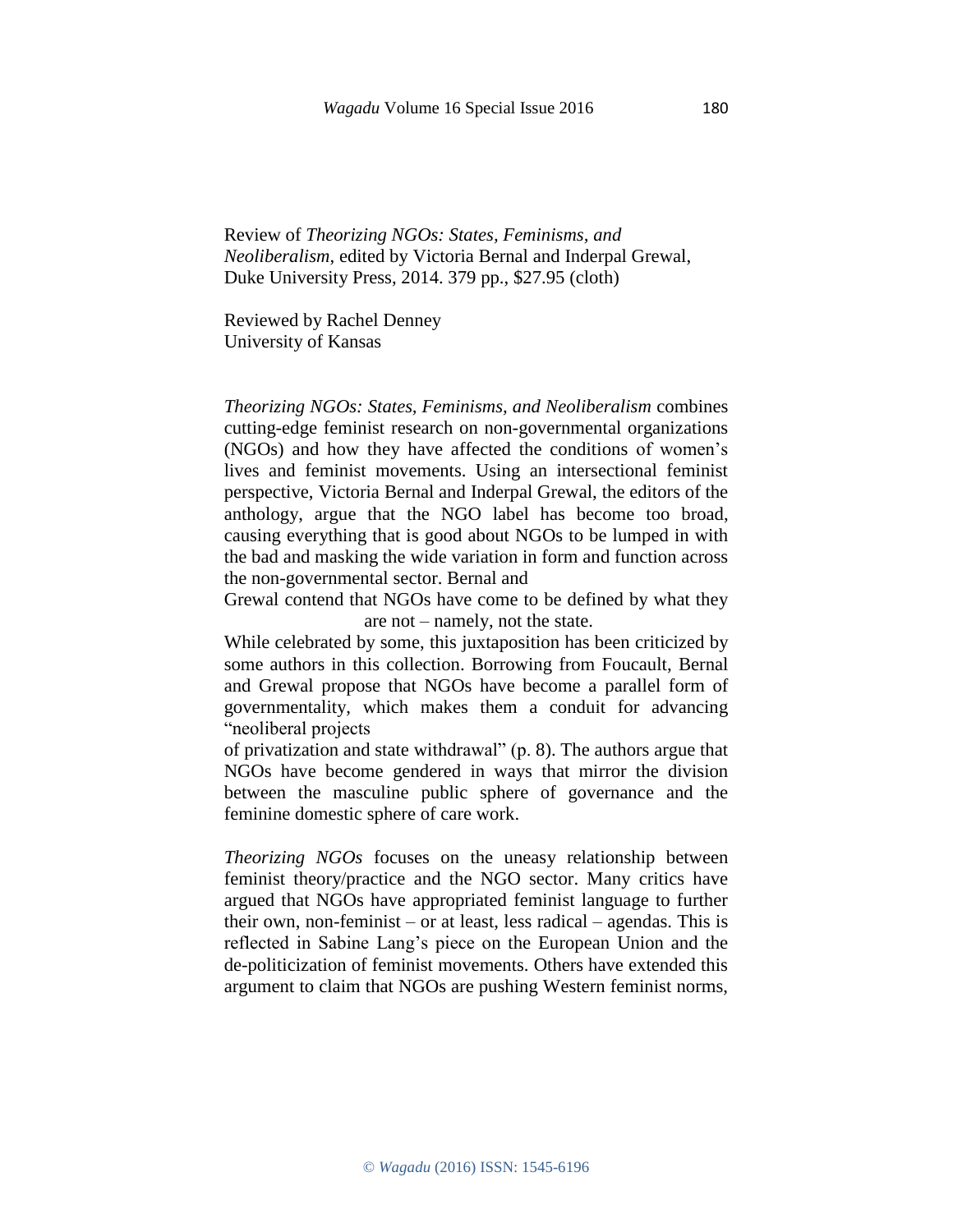while ignoring the political, economic, and social realities of local women. This was the theme of Elissa Helms's chapter on women's organizing in Bosnia-Herzegovina, where women's social groups resisted the "feminist" label while simultaneously pushing for gender equality on the local level. Finally, scholars like Laura Grunberg, while acknowledging some of the problematic elements of the NGO model, still insist that productive work can be accomplished by this form of activism.

The volume consists of eleven chapters divided into three sections, in addition to an introduction and conclusion by Bernal and Grewal. The first section, "NGOs Beyond Success or Failure," looks at the relationship between the state, civil society, and NGOs. The chapters in this section all demonstrate the complications of working both with and against state structures and competing understandings of gender, agency, and citizenship. The second section, "Postcolonial Neoliberalisms and the NGO Form" examines NGOs in the wider global context and their potential to re-inscribe power hierarchies related, but not limited, to gender, class, North-South, and rural-urban relations. This section also critically examines the much-lauded microcredit phenomenon, showing that it is not always a panacea. The final section, "Feminist Social Movements and NGOs," discusses how feminist movements have been both challenged and, in some instances, strengthened by the transnational spread of NGOs. Again, this section points to the need for nuance in analyses of NGOs and feminism, resisting an all-encompassing narrative. Saida Hodzic makes this point particularly well in her chapter, which argues that the "master narrative" of feminists rallying against the specter of neoliberalism actually masks the diversity of women's movements and romanticizes a history of feminism that may have never existed.

One of the most satisfying elements of this collection is its diversity of geographic representation. Bernal and Grewal include pieces that represent almost every region of the world, from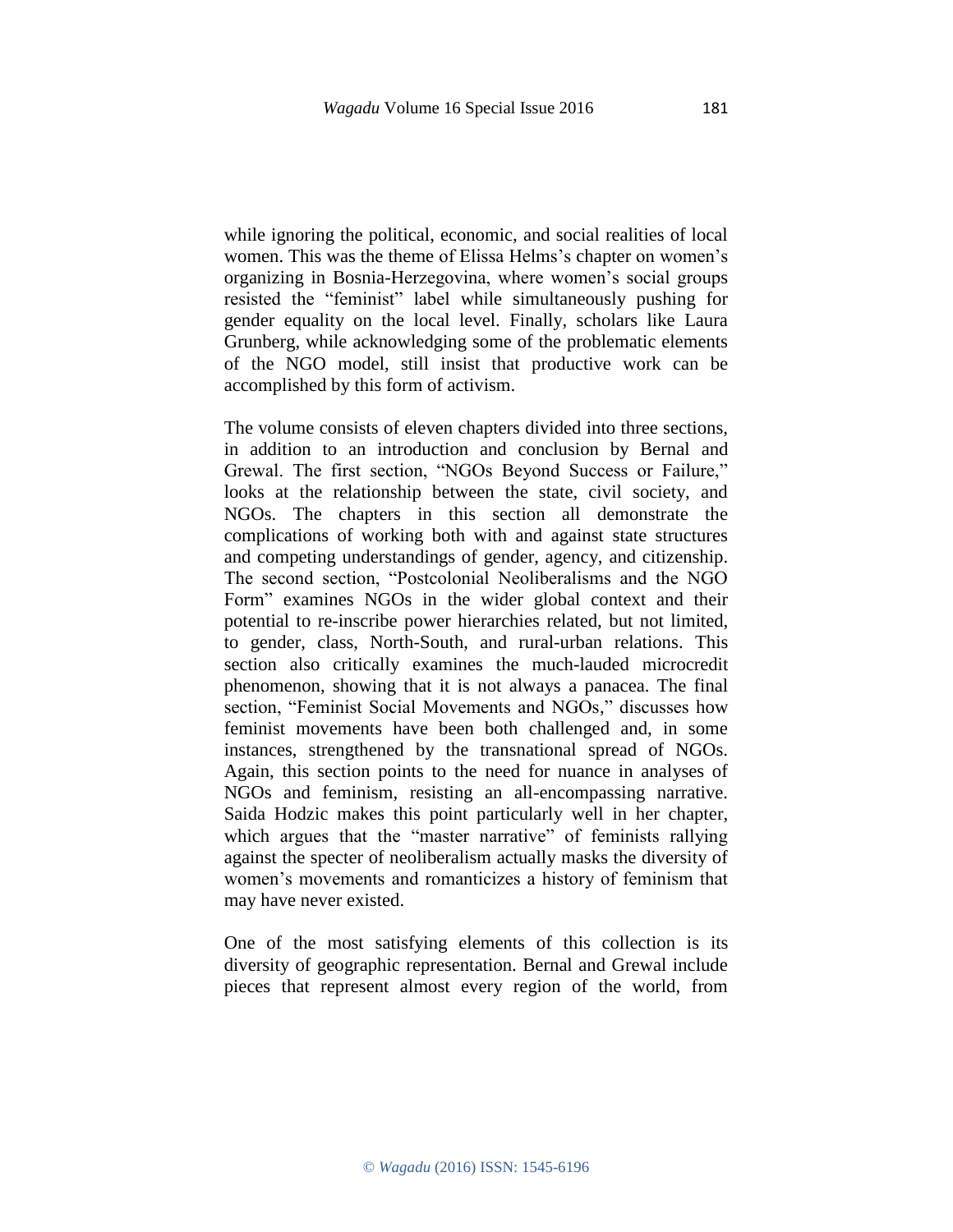Europe to Asia to Latin America. Much of the literature on NGOs suffers from being either an overly-specific qualitative ethnography or a wide-ranging, yet shallow, quantitative analysis. Placing the pieces together in an anthology like this one allows the authors to situate their particular case studies in context. While this sheds light on unique challenges in each locale, it also confirms existing patterns in the NGO literature, namely the conflict between foreign donors and local NGO staff/clients, the misfit of liberal "global" (aka Western) norms with on-the-ground realities, and the compulsion to throw good money after bad – that is, to fund projects long after they have ceased to be effective.

This is not to say that every author in this anthology negates the value of NGOs. To the contrary, many confirm that NGOs are often the only ally of marginalized groups, such as Aradhana Sharma's piece on the state and women's empowerment in India. In her chapter, she shows how a government-organized NGO (GONGO) – a novel hybrid structure – used its connections and institutional knowledge to assist rural women in fighting government corruption and suppression of their land rights. Lauren Leve's work on Nepalese female sympathizers with Maoist revolutionaries shows how a rural literacy program helped women develop political consciousness, though perhaps not in the way that international donors may have intended. Finally, Sonia Alvarez revisits the Latin American feminist backlash against NGOs in the 1990s, showing how blanket condemnations of NGOs masked the ways they are able to agitate for feminist goals and disseminate previously subjugated knowledges. The alternative – and even conflicting – viewpoints represented in this anthology further confirm the need to question how the scholarship engages with NGOs.

*Theorizing NGOs* adds a critical piece to the literature on NGOs by addressing the implications for feminism and the gendered nature of NGOs themselves. While many studies of gender and NGOs solely examine these organizations' impacts on women, this